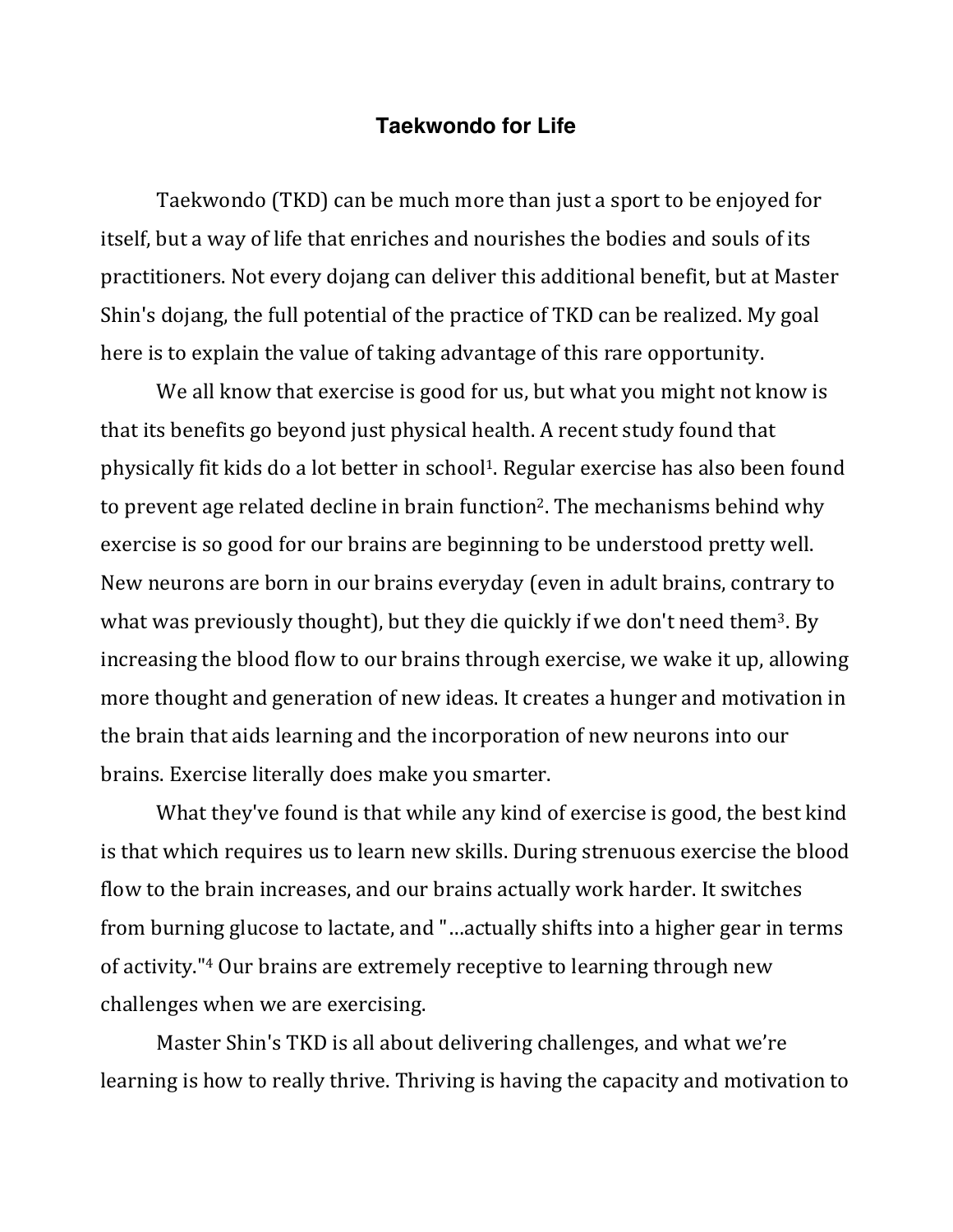go after what you really want in all aspects of life (perseverance). It's about being able to shoulder responsibility and stand up to adversity with inner strength and calm (indomitable spirit and self control). Treating others with respect and acting with integrity brings out the best in those around us, and it's returned in kind. Our lives are shaped by how we feel and respond to the world. By learning control over our bodies and minds, we gain the ability to control the direction our lives take, and how we are treated in this life. Master Shin is teaching us to thrive by instilling these important universal values and by strengthening us from the inside out while pushing us to our physical limits. We are challenged to accomplish something great and build strength through adversity every class period.

Most people in our society today don't know what it means to thrive. They may feel like something is missing, but they don't know what. They keep their heads low and try to be content just bumping around in the current. It's easy to overlook the fundamental importance of being physically and mentally fit. Our culture sees fitness as a hobby rather than a priority. Regular exercise isn't included in our busy schedules, and is viewed as a good idea, but optional. And since it's socially acceptable to be a couch potato, it's tough to find the motivation to change inertia. It just doesn't seem worth the effort. As a whole, we've got to be the most physically unfit creature on the planet.

But it is worth the effort. In fact, it's critical if you're interested in getting what you want out of life. And it's the best possible thing you could do for your kids. The lessons they learn in Master Shin's class will become a foundational source of strength for them for their whole lives. They will learn better, deal with adversity better, feel better, and be better people. Everyone wants their kids to be amazing and develop to their maximum potential. This is the way to